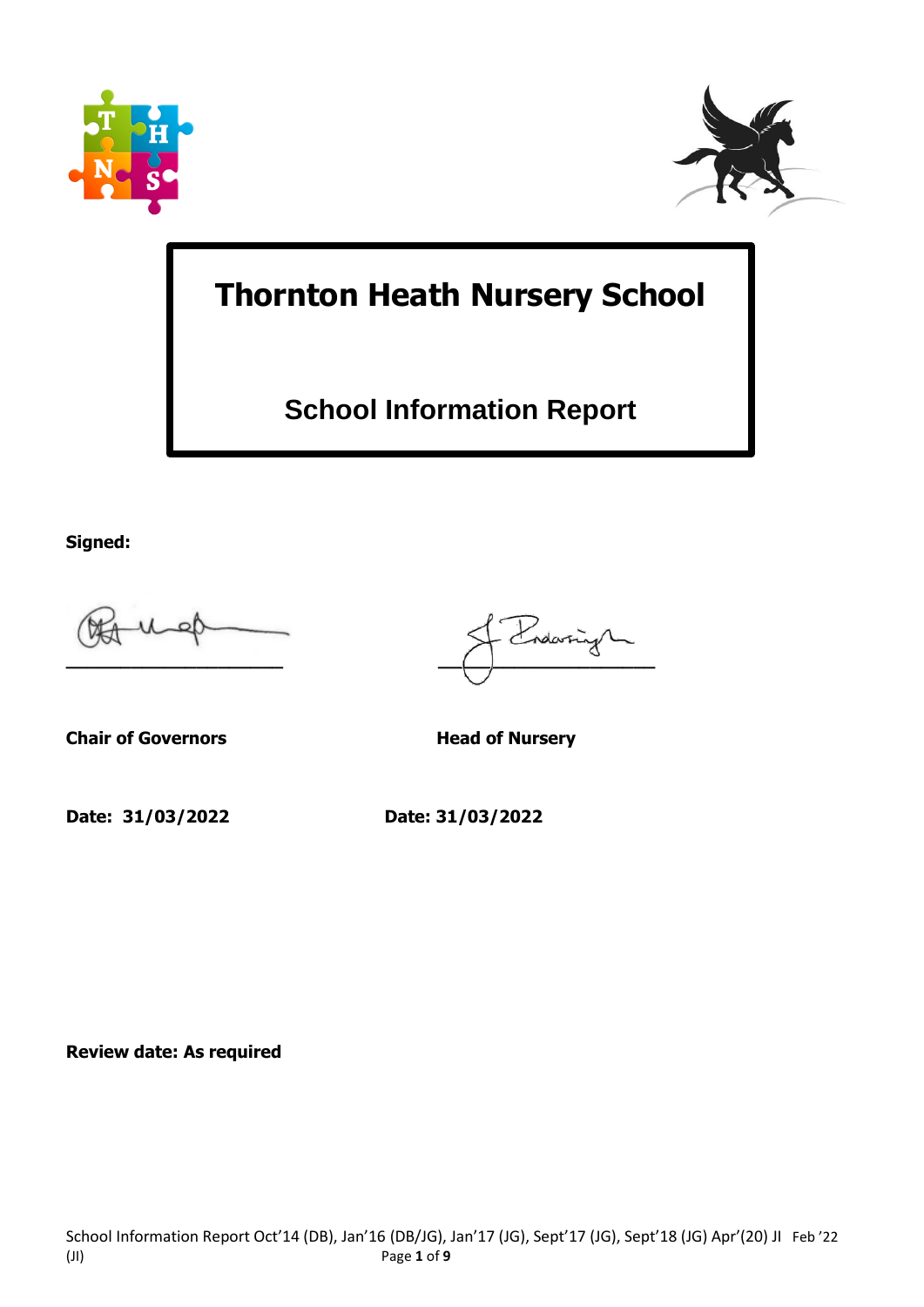



### **SEND – School Information Report**

#### **Meeting the Needs of Pupils with Special Educational Needs and/or Disabilities (SEND)**

#### **What support to expect for your child**

Thornton Heath Nursery is a friendly and inviting school where everyone is welcome. We work closely as a team, alongside children and parents to create a sense of trust, in an exciting well-resourced environment. Thornton Heath Nursery School is committed to supporting all pupils, including those with Special Educational Needs and Disabilities (SEND), in common with other Croydon schools.

We are committed to providing an appropriate and high quality education for all our children where a fascination for learning is achieved for all. We believe that all children, including those identified as having SEND, have a common entitlement to be offered a broad and balanced academic and social curriculum, which is accessible to them, and to be fully included in all aspects of school life.

We take pride in listening to and respecting all children as unique individuals. Our aim is to ensure that all children reach their maximum potential through an emphasis on high expectations and challenge. We want children to be happy and confident in our school and we work hard as a team to encourage children to become active and independent learners.

#### **Children and Families Act 2014**

The Children and Families Act builds on the Government's commitment to work to improve services for vulnerable children and to support strong families. It aims to ensure that all children and young people can succeed, no matter what their background. The Act supports changes in the systems for adoption, children looked after, family justice and SEND.

The system for children and young people with SEND continues to provide services that support the best outcome for all. The Act extends the SEND system from birth through to 25, giving children, young people and their parents/carers greater control and choice in decisions and ensuring their needs are properly met.

The 3 main reforms are

- Replacing statements and learning difficulty assessments with a new birth-to-25 Education, Health and Care Plan (EHCP). This will support children into further education and training and offer families personal budgets so that they have more control over the support they need;
- Improving cooperation between all the services that support children and their families particularly requiring local authorities and health authorities to work together;
- Requiring local authorities to involve children, young people and parents in reviewing and developing provision for those with SEND and to publish a 'Local Offer' of support.

#### **The Local Offer**

Each local authority (LA) is required to inform children, young people and parents/carers about the provision available for children and young people with SEND. This will include a variety of services provided by the LA and how to access them.

Every school in the LA is also required to provide information about what support is available for children in their care. To clarify this, the Government, aided by parents/carers, have sought to answer the most frequently asked questions.

More information about Croydon's Local Offer can be found by following this link: [https://www.croydon.gov.uk/education/special-educational-needs.](https://www.croydon.gov.uk/education/special-educational-needs)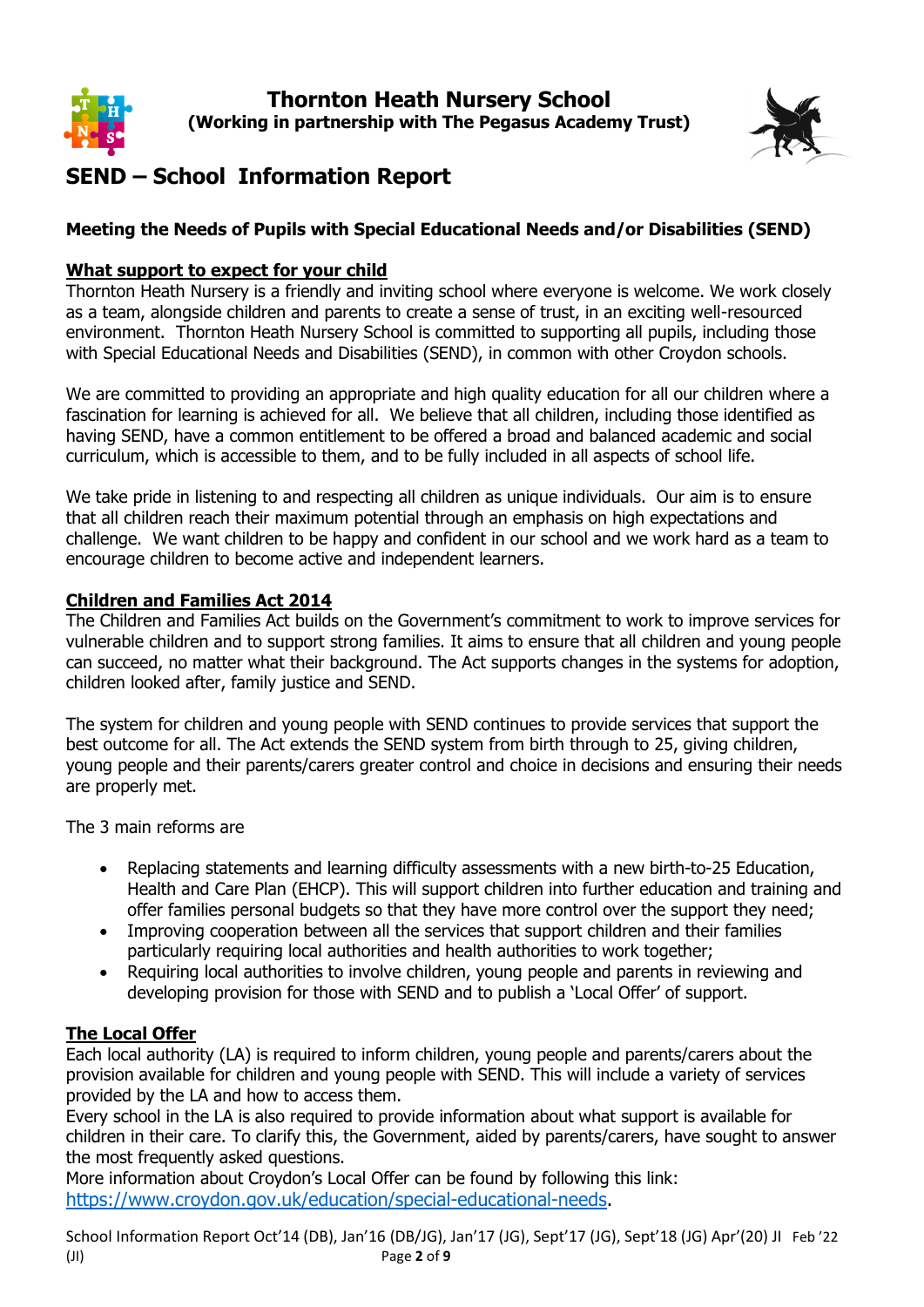| <b>Information and Guidance</b>                                                                                                                  |                                                                                                                                                                                                                                                                                                                                                                                                                                                                                                                                                                                                    |  |  |  |
|--------------------------------------------------------------------------------------------------------------------------------------------------|----------------------------------------------------------------------------------------------------------------------------------------------------------------------------------------------------------------------------------------------------------------------------------------------------------------------------------------------------------------------------------------------------------------------------------------------------------------------------------------------------------------------------------------------------------------------------------------------------|--|--|--|
| How do staff at Thornton Heath Nursery School know if a child has Special Educational<br>Needs and/ or Disabilities (SEND) and needs extra help? |                                                                                                                                                                                                                                                                                                                                                                                                                                                                                                                                                                                                    |  |  |  |
| Parents/carers                                                                                                                                   | Declare any special educational needs on the initial application form when<br>$\bullet$<br>requesting a place at the nursery.<br>Discuss this with the Inclusion Manager during the admission appointment.<br>$\bullet$<br>Speak to the keyworker about any concerns they may have and share<br>$\bullet$<br>information;                                                                                                                                                                                                                                                                          |  |  |  |
| <b>Teachers</b>                                                                                                                                  | Identify if a child is not making good progress;<br>$\bullet$<br>Identify a significant change in a child's behaviour and/or learning.                                                                                                                                                                                                                                                                                                                                                                                                                                                             |  |  |  |
| Who should I contact to discuss the concerns or needs of my child?                                                                               |                                                                                                                                                                                                                                                                                                                                                                                                                                                                                                                                                                                                    |  |  |  |
| <b>Keyworker</b>                                                                                                                                 | He/she is responsible for:                                                                                                                                                                                                                                                                                                                                                                                                                                                                                                                                                                         |  |  |  |
| <b>Special</b><br><b>Educational</b>                                                                                                             | Adapting and refining the curriculum to respond to the strengths and needs of<br>$\bullet$<br>all pupils;<br>Checking on the progress of your child and identifying, planning and delivering<br>$\bullet$<br>any additional support required to aid progress;<br>Contribute to devising SEND support plans, in the form of a Pupil Passport (PP)<br>$\bullet$<br>to prioritise and focus on the next steps required for your child to improve<br>learning;<br>Applying the school's SEND policy.<br>$\bullet$<br>If you have concerns about your child, you should speak to your child's keyworker |  |  |  |
| <b>Needs</b><br><b>Coordinator</b>                                                                                                               | first. You may then be directed towards the Inclusion Manager:                                                                                                                                                                                                                                                                                                                                                                                                                                                                                                                                     |  |  |  |
| (SENCO) or the                                                                                                                                   | Jenette Indarsingh (Head of Nursery)                                                                                                                                                                                                                                                                                                                                                                                                                                                                                                                                                               |  |  |  |
| <b>Inclusion</b><br><b>Manager</b>                                                                                                               | Responsible for:                                                                                                                                                                                                                                                                                                                                                                                                                                                                                                                                                                                   |  |  |  |
| (Contact details<br>can be found on<br>the THNS.org<br><i>website</i> )                                                                          | Coordinating provision for children with SEND and developing the school's<br>SEND policy;<br>Ensuring that parents are:<br>Involved in supporting their child's learning and their access to services;<br>a)<br>Kept informed about the range and level of support offered to their child;<br>b)<br>Included in assessing, planning and reviewing how a child is doing<br>$\mathsf{c}$<br>Consulted about planning successful movement (transition) to a new class<br>d)<br>or<br>school.                                                                                                          |  |  |  |
|                                                                                                                                                  | Liaising with a range of agencies outside school who can offer advice and<br>$\bullet$<br>support to help pupils work towards overcoming any difficulties;<br>Providing specialist advice and facilitating training to ensure that all staff are<br>$\bullet$<br>skilled and confident about meeting a range of needs.                                                                                                                                                                                                                                                                             |  |  |  |
| The Head of<br><b>School</b>                                                                                                                     | They are responsible for:<br>The day to day management of all aspects of the school, including the<br>provision made for pupils with SEND.                                                                                                                                                                                                                                                                                                                                                                                                                                                         |  |  |  |
| <b>SEND Member</b><br>of the Academy<br><b>Council</b>                                                                                           | Supporting the school to evaluate and improve the quality and impact of<br>$\bullet$<br>provision for pupils with SEND across the school.                                                                                                                                                                                                                                                                                                                                                                                                                                                          |  |  |  |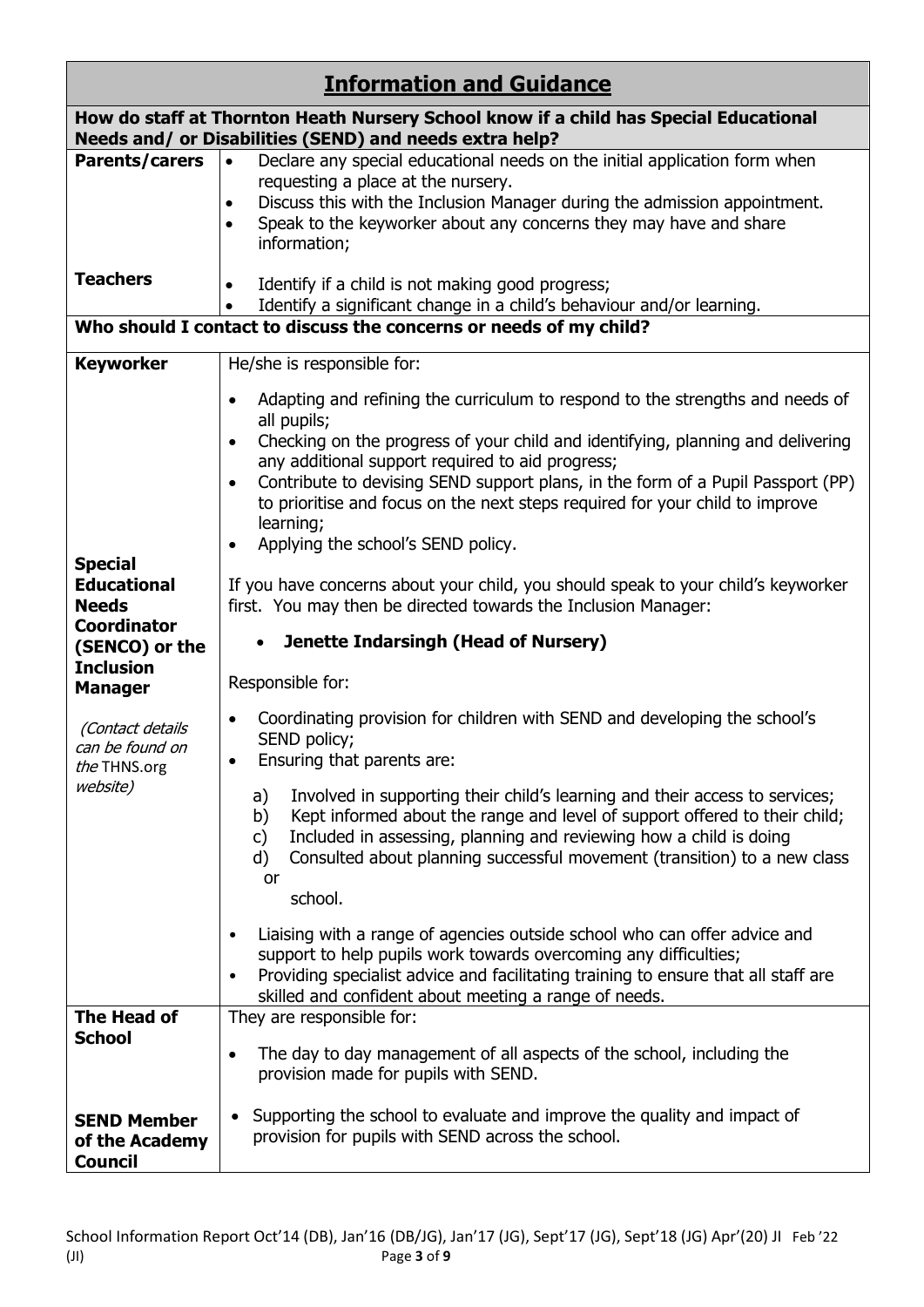| <b>EARLY</b><br><b>IDENTIFICATION</b><br><b>CHILDREN</b><br><b>KNOWN TO HAVE</b><br><b>SEND BEFORE</b><br><b>ADMISSION</b>                                                                 | We may be given information about a child who has SEND by parents or outside<br>agencies prior to admission. If a child is due to be admitted and is known to have<br>SEND where special arrangements will need to be made for them, we will link with<br>their family/setting to ensure a smooth transition. The Inclusion Manager and Early<br>Years Support Team (portage) will visit the child in the setting/at home and talk to<br>their parents / carers. The voice of the parents / carers will be paramount, and we<br>will use the information they provide in conjunction with other agencies, where<br>relevant, to plan for a smooth transition, to maintain and further ensure rapid<br>progress for the child. A pre-admission meeting will be held with parents and all<br>professionals involved so that arrangements can be in place when the child starts<br>nursery. Pre-admission visits for the child will be arranged. The Inclusion Manager<br>will strive to gather all relevant information from other agencies when there is<br>a known difficulty before admission. |  |
|--------------------------------------------------------------------------------------------------------------------------------------------------------------------------------------------|-------------------------------------------------------------------------------------------------------------------------------------------------------------------------------------------------------------------------------------------------------------------------------------------------------------------------------------------------------------------------------------------------------------------------------------------------------------------------------------------------------------------------------------------------------------------------------------------------------------------------------------------------------------------------------------------------------------------------------------------------------------------------------------------------------------------------------------------------------------------------------------------------------------------------------------------------------------------------------------------------------------------------------------------------------------------------------------------------|--|
| <b>IDENTIFYING</b><br><b>SEND AFTER</b><br><b>ADMISSION</b>                                                                                                                                | Other children with SEND may not be identified until they start at nursery. We<br>have systems in place so that all staff can be involved in the identification of children<br>who may be in need of extra support. It may be evident that a child needs support<br>very quickly, particularly with physical or communication difficulties.<br>Other difficulties may not become evident until later and these will be identified<br>as a result of the staff constantly monitoring the children's progress. We make<br>allowances for the fact that some children find the separation process during<br>settling in quite difficult so we monitor our new children to ensure they are<br>settling in effectively.                                                                                                                                                                                                                                                                                                                                                                              |  |
| Who should parents/ carers contact to discuss the concerns or needs of their child?                                                                                                        |                                                                                                                                                                                                                                                                                                                                                                                                                                                                                                                                                                                                                                                                                                                                                                                                                                                                                                                                                                                                                                                                                                 |  |
| <b>Keyworker</b><br><b>Class teacher</b>                                                                                                                                                   | The keyworker is responsible for:<br>Making a record of the concerns;<br>Formulating an individualised SEND Support Plan with a review date and<br>$\bullet$<br>priorities agreed between the parent/carer and school;<br>Organising a meeting between the parents / carers, teacher and Inclusion<br>$\bullet$<br>Manager.<br>The class teacher is responsible for:<br>Adapting and refining the learning environment/ learning activities to respond<br>$\bullet$<br>to the strengths and needs of all pupils;<br>Checking a child's progress and identifying, planning and delivering any<br>$\bullet$<br>additional support required to aid progress;<br>Contributing to devising SEND Support Plans to prioritise and focus on the next<br>٠                                                                                                                                                                                                                                                                                                                                               |  |
|                                                                                                                                                                                            | steps required child to enhance a child's learning;<br>Applying the school's SEND policy.<br>$\bullet$                                                                                                                                                                                                                                                                                                                                                                                                                                                                                                                                                                                                                                                                                                                                                                                                                                                                                                                                                                                          |  |
| <b>Inclusion</b><br>Manager/<br><b>Special</b><br><b>Educational</b><br><b>Needs</b><br><b>Co-ordinator</b><br>Head(s) of<br><b>Nursery</b><br>Jenette<br>Indarsingh<br><b>SEND Member</b> | The Inclusion Manager/ Head(s) of Nursery are responsible for:<br>Coordinating provision for children with SEND and developing the school's<br>SEND policy;<br>Liaising with a range of agencies outside school who can offer advice and<br>$\bullet$<br>support to help pupils overcome any difficulties;<br>Providing specialist advice and facilitating training to ensure that all staff are<br>٠<br>skilled and confident about meeting a range of needs;<br>Ensuring that parents/ carers are:<br>$\bullet$<br>Involved in supporting their child's learning and their access to<br>e)<br>services;<br>Kept informed about the range and level of support offered to their child;<br>f)<br>Included in reviewing how their child is doing;<br>g)<br>Consulted about planning successful movement (transition) to a new<br>h)<br>class / school.<br>The nominated governor is responsible for:                                                                                                                                                                                             |  |
| of the                                                                                                                                                                                     | Supporting the school to evaluate and improve the quality and impact of<br>$\bullet$                                                                                                                                                                                                                                                                                                                                                                                                                                                                                                                                                                                                                                                                                                                                                                                                                                                                                                                                                                                                            |  |
| <b>Governing Body</b><br>Emma Whapham                                                                                                                                                      | provision for pupils with SEND across the school.                                                                                                                                                                                                                                                                                                                                                                                                                                                                                                                                                                                                                                                                                                                                                                                                                                                                                                                                                                                                                                               |  |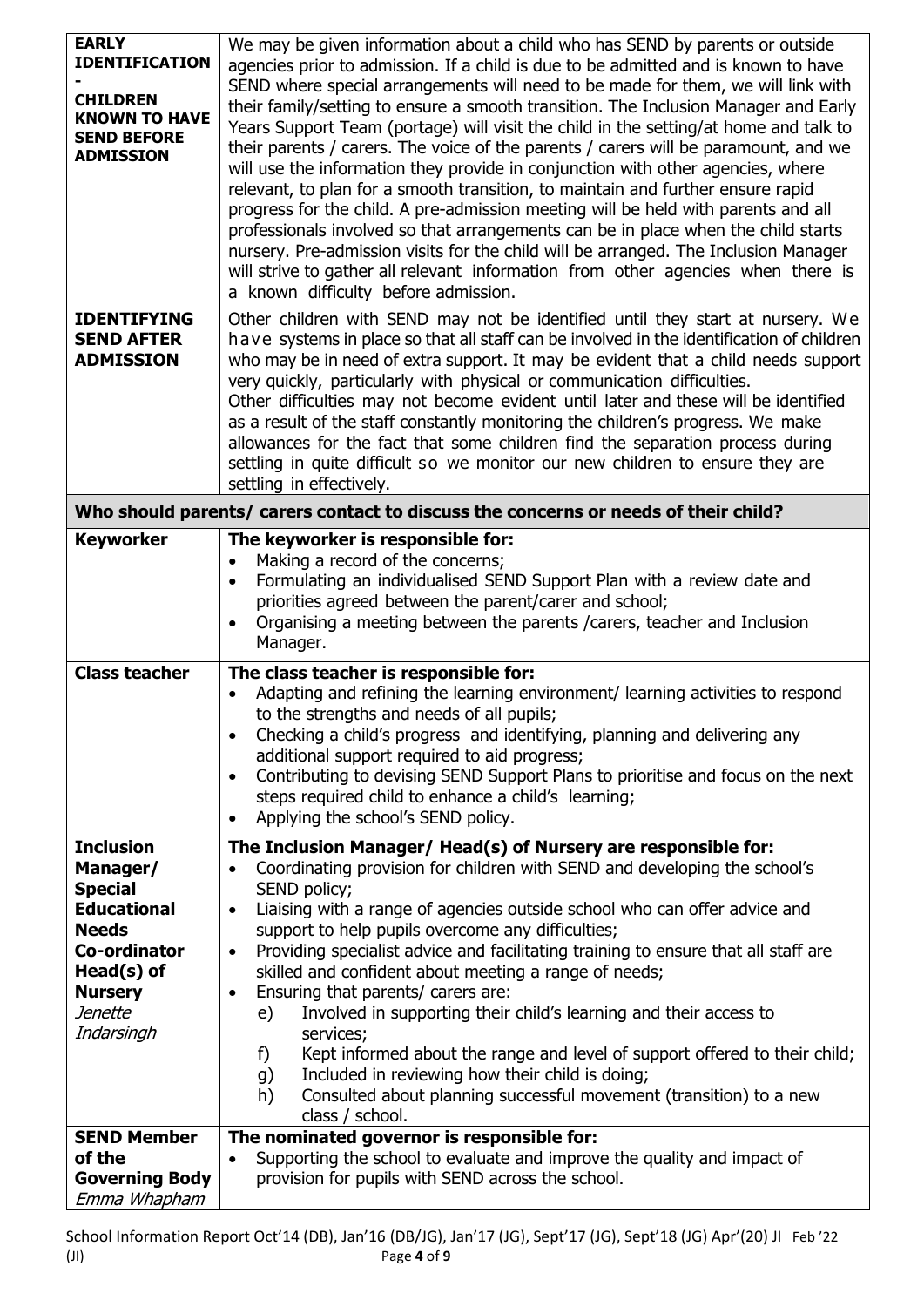### **Assessment, Planning and Review**

#### **How can I find out about how well my child is doing?**

Ongoing monitoring is carried out by Keyworkers, Teachers, the Inclusion Manager and the Head(s) of Nursery to identify pupils who are not making adequate progress.

Following further assessments, and after discussions with key staff and parents, additional support may be put into place to help overcome any difficulties.

This additional support is documented by the school. In consultation with the Keyworker, Inclusion Manager and parents carers, short term targets are agreed which prioritise key areas of learning. Where external agencies are involved, their advice and recommendations are included in this planning. Actions agreed take into account each pupil's strengths as well as their difficulties.

In some cases, and for pupils who already have Educational Health and Care Plans (EHCPs), teaching assistant support may be allocated. The level of support will reflect the complexity and severity of needs. There will be an expectation that pupils should develop independent learning skills, as far as possible, and not become reliant on adult supervision.

Formal review meetings are held at least termly. Parents/carers, relevant external agencies and pupils are invited to this review. Although our pupils are too young to attend the meeting their views will be presented whenever possible. The impact of support offered is considered along with the progress towards targets set. Support arrangements will be updated and revised accordingly. If not involved already, this might include referral to external agencies. The outcomes of these meetings will be formally recorded.

Keyworkers share information regarding the child's progress with the parent/carer, which will include: observations, progress towards meeting age related expectation, Learning Journey book and displays. The school very much welcomes contributions from the parent/carer during these meetings and indeed throughout their time with us.

If your child needs additional support to secure the best outcomes for them whilst attending Thornton Heath Nursery School an application can be made for personalised funding.

Some children need further support to secure the best possible outcomes for them across education, health and social care, with an agreement from the parent an Education Health and Care (EHC) Needs Assessment will be requested from the LA. Further details about this process can be found in the Croydon's Local Offer (published on their website) and will be explained by the Inclusion Manager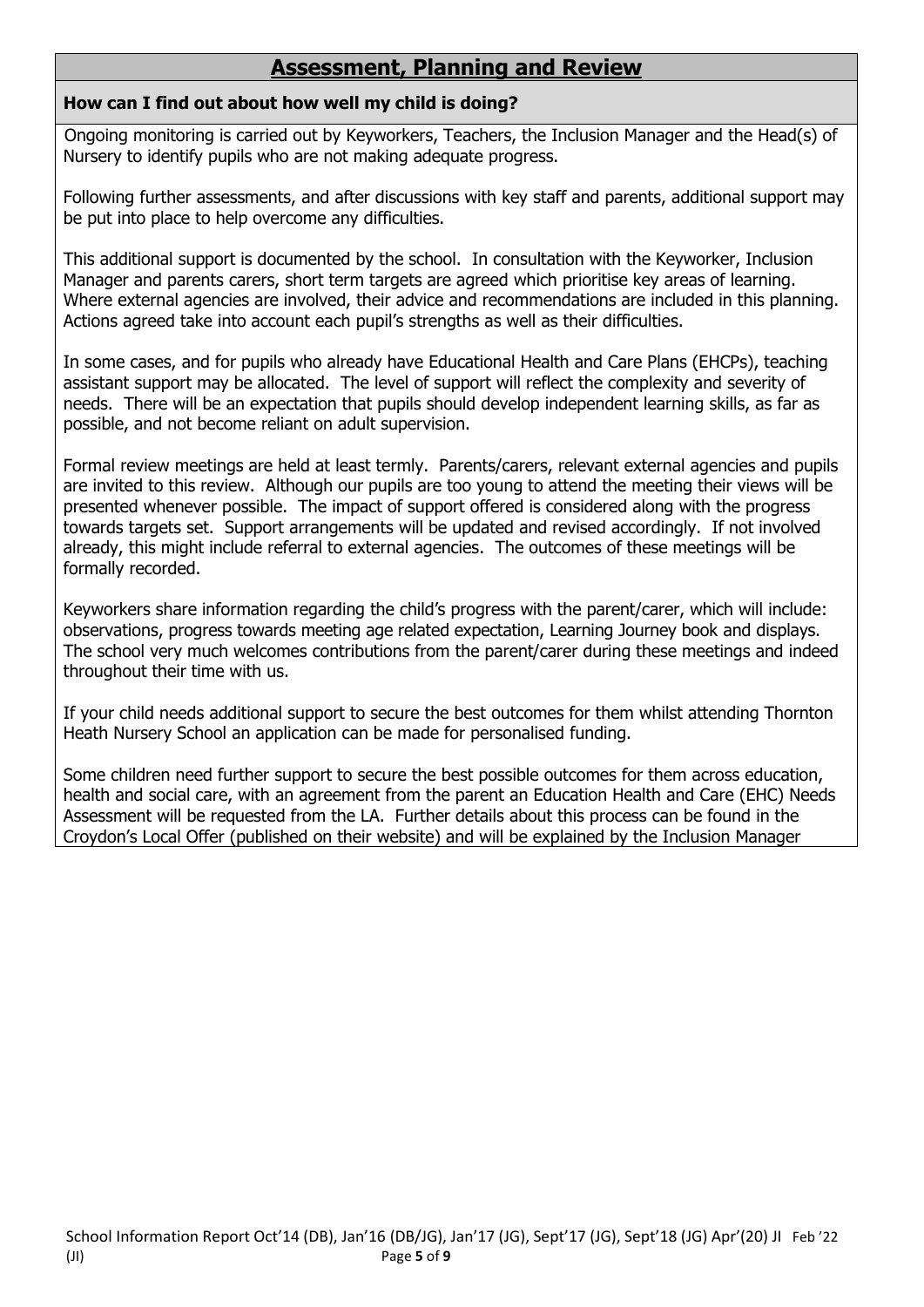### **Access to The Early Years Foundation Stage (including groupings and interventions)**

#### **How will teaching and support be adapted to help my child access learning?**

#### **First Wave: Quality First Teaching**

The first wave of support will be through our differentiated provision involving class teams, bilingual support and the whole school staff. This includes a balance of adult directed and child initiated play, as well as learning which is based on a 'multi- sensory approach'. Daily planning and review take into account the needs and requirements of individual pupils. Differentiation is approached in a range of ways to support access and ensure that all pupils can experience success and challenge in their learning. Adults are used flexibly to help groups and individual pupils with a long term goal of developing independent learning skills. Teaching is skillfully adapted for children with special needs.

We adapt our teaching in the following ways:

- Using of observations, parent/carer knowledge and where appropriate outside professionals to identify possible strategies to be utilised;
- Modifying the learning environment to meet the needs of the child;
- Having a significant focus on 'active learning':
- Using a 'multi-sensory' approach;
- Applying the school's approach to differentiation, which means seeing every child as an individual and as such every child has personalised targets.

The school has an allocated budget to support all children with SEND. Further funding is accessed via the Local Authority High Needs Funding or through Education and Health Care Plans. Governors and the Head(s) of Nursery determine how that money is spent:

- At Thornton Heath Nursery School in order to bring about best outcomes for our children the allocated money for SEND is invested across the curriculum;
- Monies from any EHCP will be used solely to support specific children in a range of ways such as: TA support, specialist teacher input and or resources. For children with an EHCP, the school adheres to the stipulation within the documentation;
- Decisions are made by the Senior Leadership Team to determine how much support to provide for children with complex SEND who have not received an EHCP;
- All the above is done in active participation with the parent/carer concerned.

| Second Wave: Focused intervention and regular input by school support staff in partnership<br>with the family. |                                                                                                                                                                                                                                           |  |
|----------------------------------------------------------------------------------------------------------------|-------------------------------------------------------------------------------------------------------------------------------------------------------------------------------------------------------------------------------------------|--|
| <b>Language Groups</b>                                                                                         | A small group intervention focusing on the<br>development of children speaking in sentences,<br>listening and responding. These groups are led by a<br>member of staff who has received training from a<br>Speech and Language Therapist. |  |
| <b>Speech and Language Therapy (SALT)</b>                                                                      | Individual/ paired /small group intervention with a<br>focus on the speech and language targets identified<br>by the external speech therapist in the children's<br>individual care plans.                                                |  |
| <b>Social Communication support group</b>                                                                      | A small group intervention with a focus on the<br>development of interaction with peers and the<br>development of play skills.                                                                                                            |  |
| <b>Number sense intervention</b>                                                                               | Teacher intervention, delivered in small groups, to<br>support and extend children's numeracy skills<br>/understanding.                                                                                                                   |  |
| <b>EAL support</b>                                                                                             | Activities focused on developing children's<br>understanding and acquisition of the English language                                                                                                                                      |  |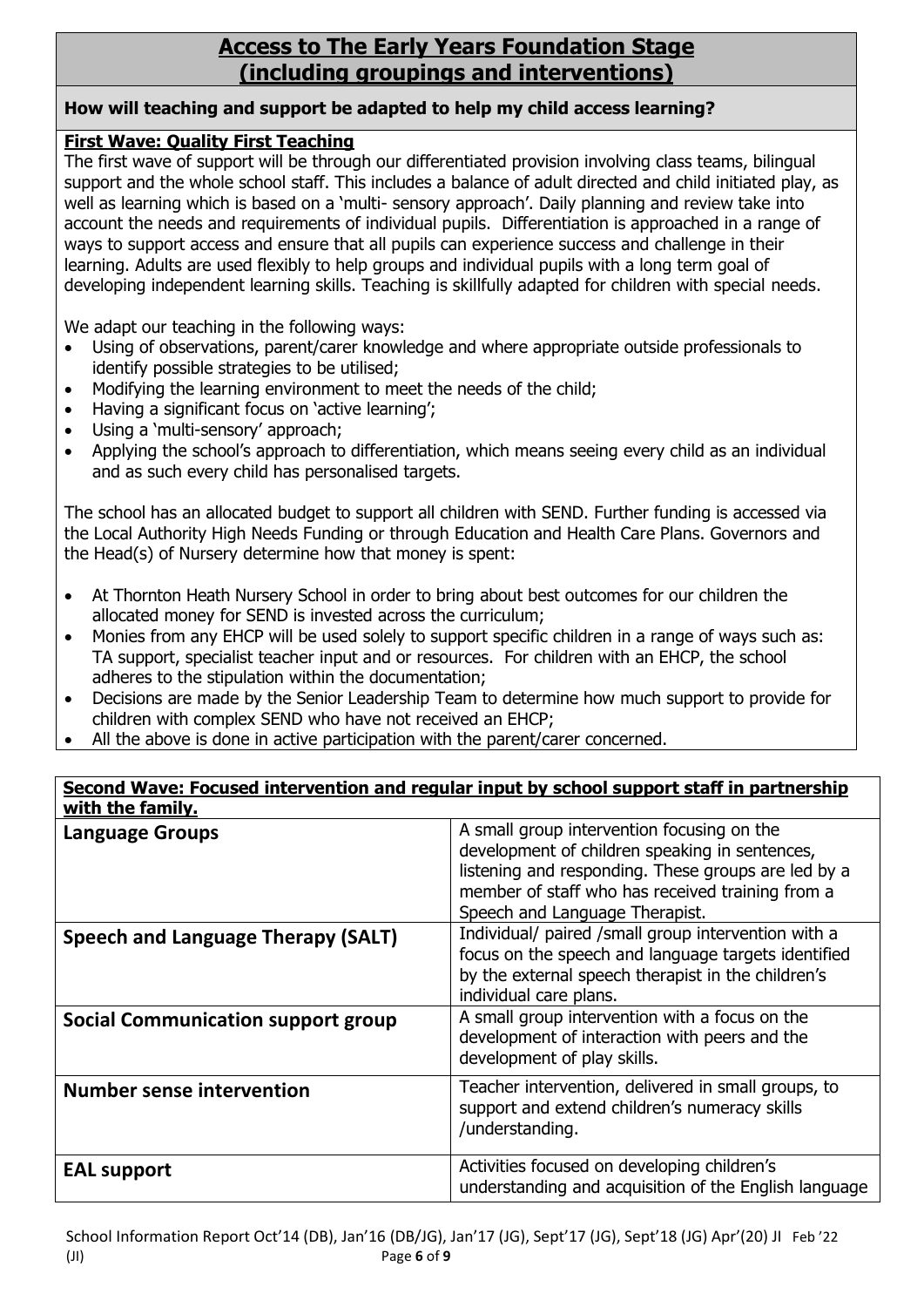| <b>Inclusion Manager</b> | Trained adult supporting families and signposting for |
|--------------------------|-------------------------------------------------------|
|                          | external agency support                               |

| <b>Third Wave: External Partnerships</b>                                                                     |                                                                                  |  |  |  |
|--------------------------------------------------------------------------------------------------------------|----------------------------------------------------------------------------------|--|--|--|
| This involves outside agencies in making provision to meet the child's needs in partnership with the family. |                                                                                  |  |  |  |
| Partnerships may involve:                                                                                    |                                                                                  |  |  |  |
| <b>Educational Psychology</b>                                                                                | <b>The Educational Psychology Service:</b>                                       |  |  |  |
| <b>Service (EP)</b>                                                                                          | Assess children;                                                                 |  |  |  |
| Our attached EP is Karina Ng                                                                                 | Give advice when there is a difficulty;<br>$\bullet$                             |  |  |  |
|                                                                                                              | Talk to parents, teachers and children;<br>$\bullet$                             |  |  |  |
|                                                                                                              | Support the school to plan for the future to meet a pupil's needs.               |  |  |  |
| <b>Local Authority Early Years</b>                                                                           | <b>The Early Years SEND Team:</b>                                                |  |  |  |
| <b>SEND Team</b>                                                                                             | Assess children's needs;<br>$\bullet$                                            |  |  |  |
|                                                                                                              | Identify strategies to support needs;<br>$\bullet$                               |  |  |  |
|                                                                                                              | Provide additional funding for the school to support the child's<br>$\bullet$    |  |  |  |
|                                                                                                              | personal care and enable access to the learning environment;                     |  |  |  |
|                                                                                                              | Supports parents with school placements / transitions.                           |  |  |  |
| <b>Chatterbox</b>                                                                                            | Children younger than 5 years old may be directed to Chatterbox<br>$\bullet$     |  |  |  |
|                                                                                                              | sessions run by speech and language therapists at centres across                 |  |  |  |
|                                                                                                              | the borough.                                                                     |  |  |  |
| <b>Speech and Language</b>                                                                                   | The Speech and Language Therapist:                                               |  |  |  |
| <b>Therapy (SALT)</b>                                                                                        | Assesses children;<br>$\bullet$                                                  |  |  |  |
|                                                                                                              | Gives advice when there is a difficulty;<br>$\bullet$                            |  |  |  |
|                                                                                                              | Talks to parents, teachers and children;<br>$\bullet$                            |  |  |  |
|                                                                                                              | Supports the school to plan for the future to meet a pupil's needs;<br>$\bullet$ |  |  |  |
|                                                                                                              | Trains staff to deliver therapy.<br>$\bullet$                                    |  |  |  |
| <b>Communication Support</b>                                                                                 | The Communication Support Service:                                               |  |  |  |
| <b>Service/ Visual Impairment &amp;</b>                                                                      | • Assess function of hearing/vision;                                             |  |  |  |
| <b>Hearing Impairment Services</b>                                                                           | Inform staff about the nature and degree of pupil's impairment and<br>$\bullet$  |  |  |  |
|                                                                                                              | the difficulties that may arise as a result;                                     |  |  |  |
|                                                                                                              | Discuss the management of the pupil in the classroom and around<br>$\bullet$     |  |  |  |
|                                                                                                              | the school;                                                                      |  |  |  |
|                                                                                                              | Advise on how to adapt materials and equipment to enable the<br>$\bullet$        |  |  |  |
|                                                                                                              | pupil to access the learning environment;                                        |  |  |  |
|                                                                                                              | Advise on special skills training (e.g. mobility and signing) and                |  |  |  |
|                                                                                                              | equipment.                                                                       |  |  |  |
| <b>Occupational Therapy/</b>                                                                                 | Occupational Therapy / Physiotherapy:                                            |  |  |  |
| <b>Physiotherapy</b>                                                                                         | Provides appropriate treatment for individual pupils;<br>$\bullet$               |  |  |  |
|                                                                                                              | Advises staff on how to adapt the learning environment;<br>$\bullet$             |  |  |  |
|                                                                                                              | Trains and supports staff with pupil's individual therapy.<br>$\bullet$          |  |  |  |
| <b>Virtual School for children</b>                                                                           | The Virtual School for children who are 'looked after':                          |  |  |  |
| who are 'looked after'                                                                                       | Oversees and monitors provision for children who are in the care                 |  |  |  |
|                                                                                                              | of the Local Authority.                                                          |  |  |  |
| <b>National Autistic Society</b>                                                                             | The National Autistic Society (a registered charity):                            |  |  |  |
| (NAS)                                                                                                        | Supports adults / children with autism;<br>$\bullet$                             |  |  |  |
|                                                                                                              | Offers information and support;<br>$\bullet$                                     |  |  |  |
|                                                                                                              | Provides seminars for parents and staff;<br>$\bullet$                            |  |  |  |
|                                                                                                              | Runs clubs and activities for families.<br>٠                                     |  |  |  |
| <b>Best Start 2 yr Integrated</b>                                                                            | <b>Best Start</b>                                                                |  |  |  |
| <b>Review</b>                                                                                                | Sharing of information between parents, health visitor or<br>$\bullet$           |  |  |  |
|                                                                                                              | community child development advisor                                              |  |  |  |
|                                                                                                              | Opportunity to look at your child's progress and what is needed to<br>$\bullet$  |  |  |  |
|                                                                                                              | support the child's health, wellbeing, learning and behaviour.                   |  |  |  |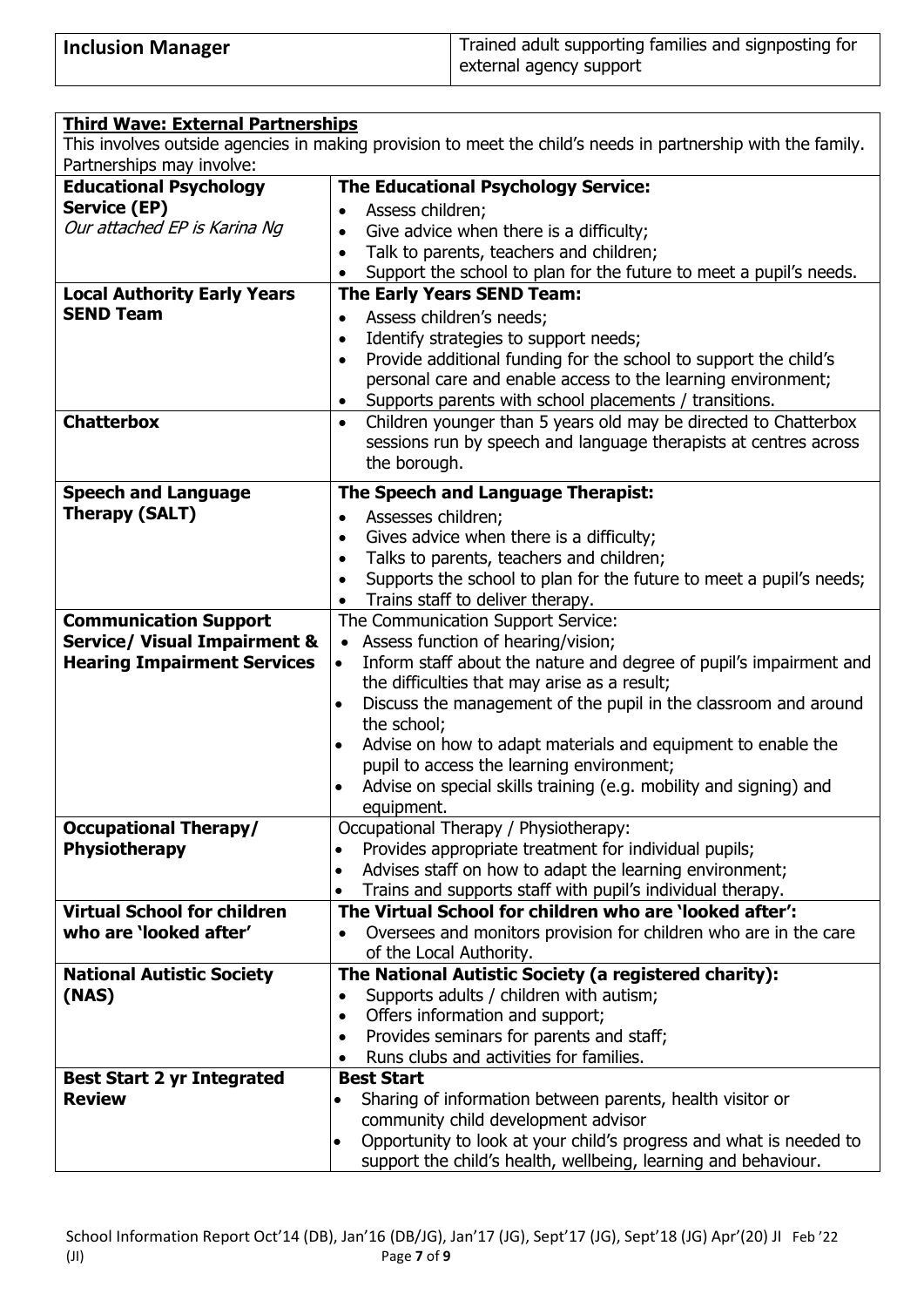#### **What access arrangements are made to enable my child to benefit from, and take advantage of, the full school curriculum and extra curriculum activities?**

We have an accessibility plan in place to ensure that pupils with SEN and Disability can take part in all aspects of school life and that school buildings and outdoor spaces are appropriately adapted. Access arrangements currently include:

- Wheel chair access:
- Disabled toilet facilities.

Depending on the needs of the child, an individualised access and/or medical care plan will be in place.

#### **How skilled are staff in meeting the needs of my child?**

All children have individual targets based on the Early Years Foundation Stage and on a termly basis the keyworker, parent/carer and wherever possible the child will attend a review meeting to discuss progress and identification of new priorities. Learning priorities are jointly agreed between and the parent and practitioner, furthermore, there are also agreed strategies and action points for the parent to do at home, in addition to what the school is doing.

On-going training has covered understanding and meeting the needs of children diagnosed with Autism and ADHD, differentiating the curriculum, phonics teaching, behaviour management and early speech and language development. All staff use Makaton in their daily interactions with children. A keyworker has been trained through ELKLAN targeting speech and language development for 3-5 year olds and this has been disseminated to other staff.

Our Inclusion Manager actively engages in a range of opportunities to share best practice and keep up to date with current local and national initiatives and policies to support pupils with SEND. We also seek advice and guidance from local special schools to review, evaluate and develop provision for pupils who have the most complex needs.

In addition to the above, children subject to personalised funding award or an Educational Health Care Plan (EHCP) will be part of the annual review process as well as any on-going feedback from outside agencies. Thornton Heath Nursery School also provides parent/carer training in some of the following ways, depending on the needs of the current cohort of children:

- a) Speech and Language/ communication workshop;
- b) Social Communication workshop led by the nursery's Educational psychologist;
- c) Sign posting parents/carers to relevant professional agencies such as, Speech and Language Therapists, Family Support Service and Early Help.

#### **Support we offer for children's health and general wellbeing**

The school supports children's health and well-being in the following ways:

- The Keyworker system (including dedicating keyworker time);
- Utilising the ethos of consulting with children including the use of open ended questions;
- Having clear systems for observations to glean the voice of the child;
- Having clear guidelines on the administration of medication (see medicines policy);
- Planning a broad, balanced and in-depth curriculum, informed by formative assessment and the children's interest (explicit learning intentions);
- Having daily review meeting to inform planning for child led learning;
- Arranging review meetings with parents/carers;
- Child on a termly basis;
- Planning visits and enrichment experiences:
- Maintaining clear guidelines on personal care (see behaviour policy).